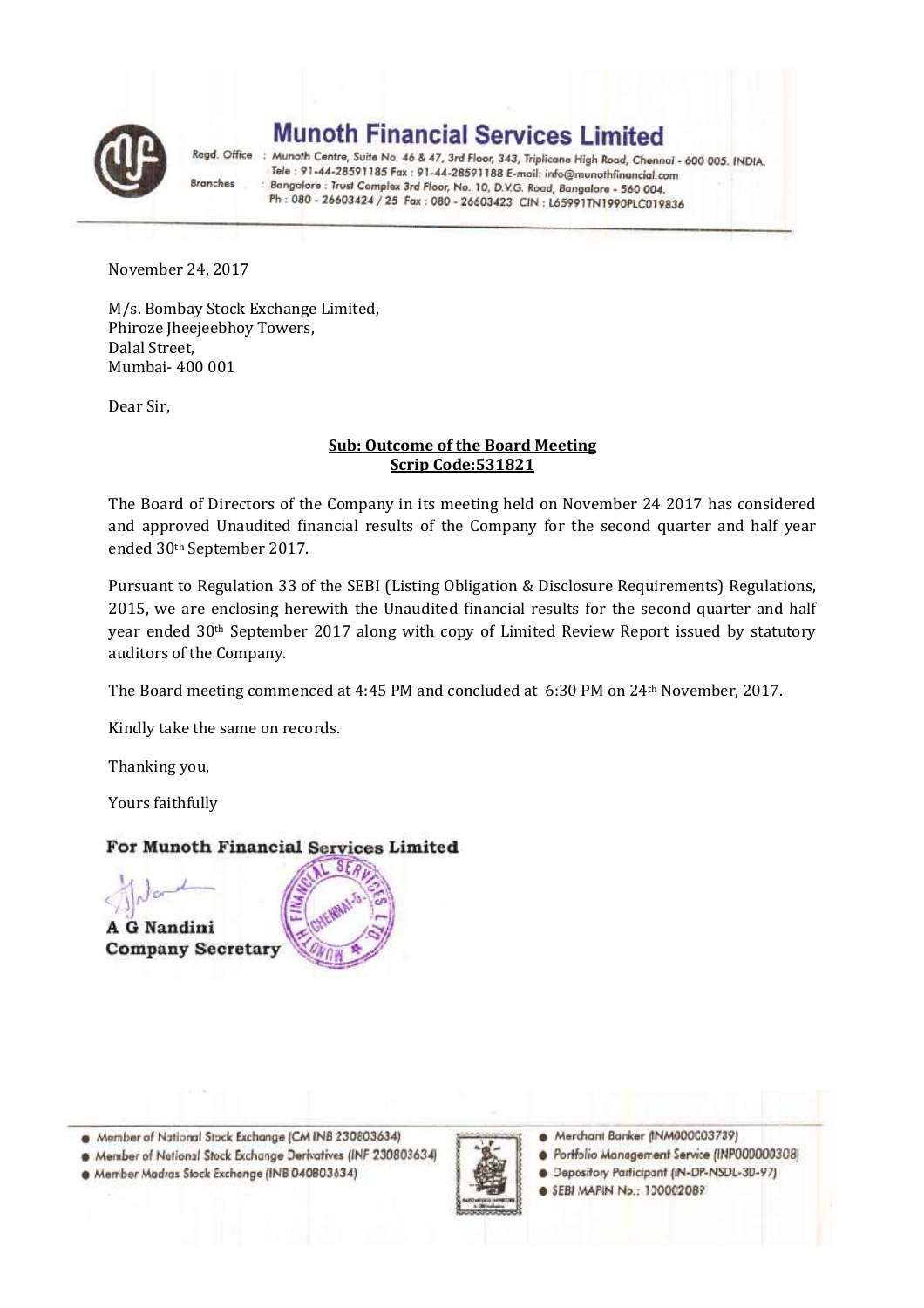| Sr.       | UNAUDITED FINANCIAL RESULTS FOR THE SECOND QUARTER AND HALF YEAR ENDED SEPTEMBER 30, 2017 (Rs. in Lakhs) | <b>Munoth Financial Services Limited</b><br>CIN: L65991TN1990PLC019836<br>343, Triplicane High Road, Chennai-600 005 |                                                   | Regd Office: Munoth Centre, Suite No.46 & 47, Illrd Floor,           | Year to date                                            | Year to date                                          | <b>Previous</b>                                |                                             |
|-----------|----------------------------------------------------------------------------------------------------------|----------------------------------------------------------------------------------------------------------------------|---------------------------------------------------|----------------------------------------------------------------------|---------------------------------------------------------|-------------------------------------------------------|------------------------------------------------|---------------------------------------------|
| No.       | <b>Particulars</b>                                                                                       | 3 months<br>ended<br>30.09.2017                                                                                      | <b>Previous</b><br>3months<br>ended<br>30.06.2017 | Corresponding<br>3months ended<br>in the previous<br>year 30.09.2016 | figures for<br>current<br>period<br>ended<br>30.09.2017 | figures for<br>previous<br>period ended<br>30.09.2016 | accountin<br>g year<br>ended<br>31.03.201<br>7 |                                             |
|           |                                                                                                          | <b>Unaudited</b>                                                                                                     | <b>Unaudited</b>                                  | <b>Unaudited</b>                                                     | <b>Unaudited</b>                                        | <b>Unaudited</b>                                      | <b>Audited</b>                                 |                                             |
|           | Income<br>Revenue from operations                                                                        | 7.51                                                                                                                 | 17.14                                             | 29.12                                                                | 24.65                                                   | 63.54                                                 | 96.45                                          |                                             |
| Ш         | Other Income                                                                                             | 1.51                                                                                                                 | 1.02                                              | 1.70                                                                 | 2.53                                                    | 2.60                                                  | 6.92                                           |                                             |
|           |                                                                                                          |                                                                                                                      |                                                   |                                                                      |                                                         |                                                       |                                                |                                             |
| Ш         | <b>Total Revenue</b>                                                                                     | 9.02                                                                                                                 | 18.16                                             | 30.82                                                                | 27.18                                                   | 66.14                                                 | 103.37                                         |                                             |
| IV.       | <b>Expenses</b>                                                                                          |                                                                                                                      |                                                   |                                                                      |                                                         |                                                       |                                                |                                             |
|           | Purchase of stock in trade                                                                               |                                                                                                                      |                                                   |                                                                      |                                                         |                                                       |                                                |                                             |
|           | Cost of material consumed                                                                                |                                                                                                                      |                                                   |                                                                      |                                                         |                                                       |                                                |                                             |
|           | Increase/ Decrease in stock in trade and WIP                                                             |                                                                                                                      |                                                   |                                                                      |                                                         |                                                       |                                                |                                             |
|           | <b>Employee Benefit Expenses</b>                                                                         | 11.05                                                                                                                | 10.33                                             | 11.22                                                                | 21.38                                                   | 21.67                                                 | 47.15                                          |                                             |
|           | Depreciation and amoritsation Expenses                                                                   | 1.10                                                                                                                 | 1.08                                              | 1.59                                                                 | 2.18                                                    | 3.18                                                  | 7.09                                           |                                             |
|           | <b>Finance Cost</b>                                                                                      | 0.35                                                                                                                 | 0.40                                              | 0.37                                                                 | 0.75                                                    | 1.28                                                  | 2.54                                           |                                             |
|           | Other Expenses                                                                                           | 10.97                                                                                                                | 11.79                                             | 11.15                                                                | 22.76                                                   | 21.95                                                 |                                                | 55.35 For Munoth Financial Services Limited |
|           | <b>Total</b>                                                                                             | 23.47                                                                                                                | 23.60                                             | 24.33                                                                | 47.07                                                   | 48.08                                                 | 112.13                                         |                                             |
| V         | Profit /(Loss) from Ordinary activities before                                                           |                                                                                                                      |                                                   |                                                                      |                                                         |                                                       |                                                |                                             |
|           | exceptional items and tax (III-IV)                                                                       | (14.45)                                                                                                              | (5.44)                                            | 6.49<br>0.00                                                         | (19.89)                                                 | 18.06<br>0.00                                         | (8.76)                                         |                                             |
| ٧I<br>VII | <b>Exceptional items</b><br>Profit /(Loss) from Ordinary activities before                               | 0.00                                                                                                                 | 0.00                                              |                                                                      | 0.00                                                    |                                                       | 0.00                                           | <b>Vikas Munoth</b>                         |
|           | tax (V-VI)                                                                                               | (14.45)                                                                                                              | (5.44)                                            | 6.49                                                                 | (19.89)                                                 | 18.06                                                 | (8.76)                                         |                                             |
| VIII      | <b>Tax Expenses</b>                                                                                      |                                                                                                                      |                                                   |                                                                      |                                                         |                                                       |                                                |                                             |
|           | (a) Current Tax                                                                                          | 0.00                                                                                                                 | 0.00                                              | 0.04                                                                 | 0.00                                                    | 0.08                                                  | 0.00                                           |                                             |
|           | (b) Deferred Tax                                                                                         | (0.04)                                                                                                               | (0.03)                                            | 0.00                                                                 | (0.07)                                                  | 0.00                                                  | (0.20)                                         |                                             |
| IX        | Net Profit/(Loss) for the period after tax (VII-<br>VIII)                                                | (14.49)                                                                                                              | (5.47)                                            | 6.45                                                                 | (19.96)                                                 | 17.98                                                 | (8.56)                                         |                                             |
|           |                                                                                                          |                                                                                                                      |                                                   |                                                                      |                                                         |                                                       |                                                |                                             |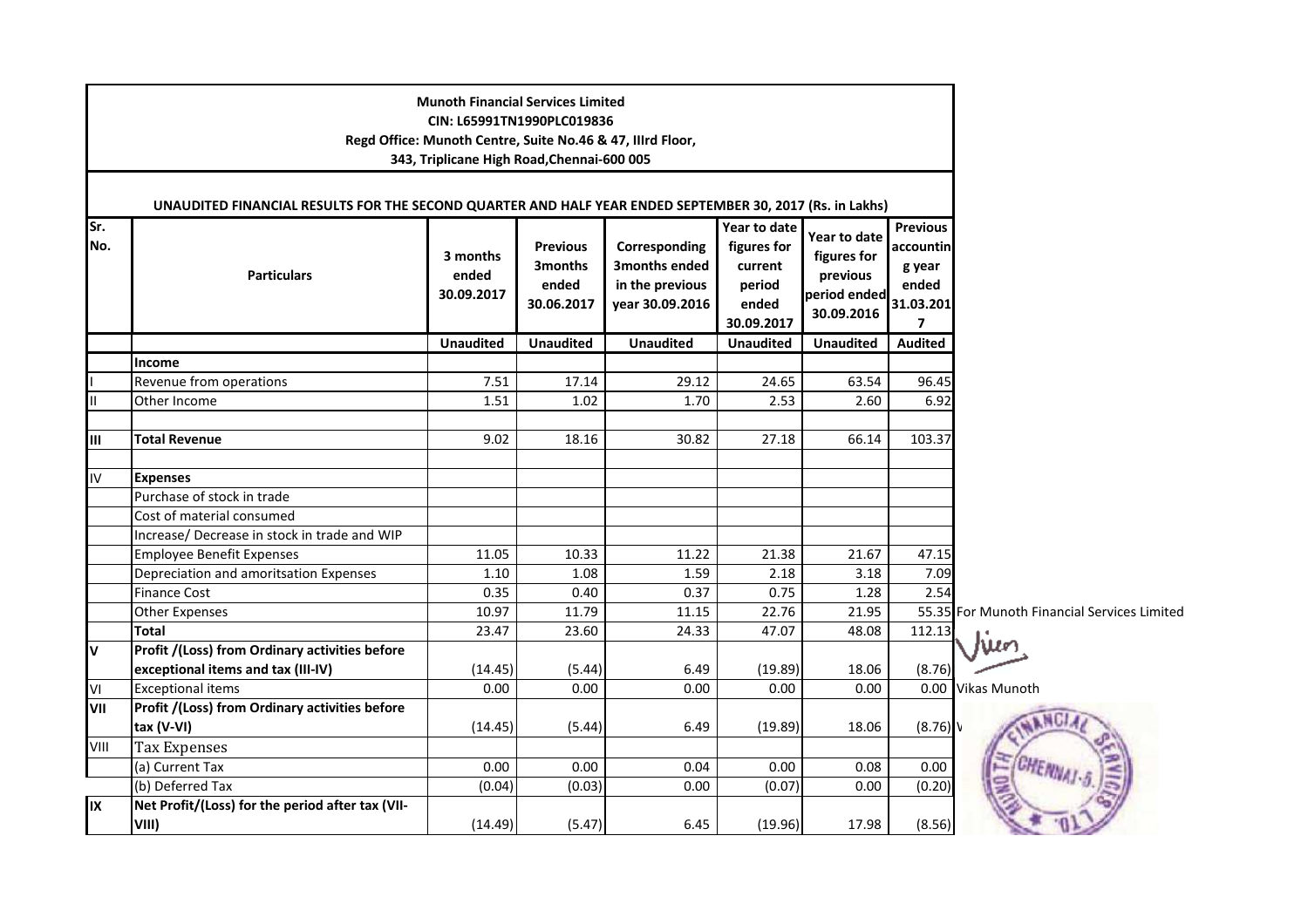|      | Other Comprehensive Income (OCI)                | 50.12  | 0.00   | 0.00   | 50.12  | 0.00   | 0.00   |
|------|-------------------------------------------------|--------|--------|--------|--------|--------|--------|
| ΙXΙ  | Total Comprehensive Income (IX+X)               | 35.63  | (5.47) | 6.45   | 30.16  | 17.98  | (8.56) |
| IXII | Paid-up equity share capital (Face Value of     |        |        |        |        |        |        |
|      | $Rs.10/- each$                                  | 513.53 | 513.53 | 513.53 | 513.53 | 513.53 | 513.53 |
| XIII | Reserves excluding Revaluation Reserves (as per |        |        |        |        |        |        |
|      | balance sheet of Previous accounting year)      |        |        |        |        |        | 189.53 |
| XIV  | Earnings Per Share (EPS) of Rs. 10/- each Basic | (0.28) | (0.11) | 0.13   | (0.39) | 0.35   | (0.17) |
|      | <b>Diluted</b>                                  | (0.28) | (0.11) | 0.13   | (0.43) | 0.35   | (0.17) |

NOTES:

 1.The above Un-audited results have been reviewed and recommended by the Audit Committee and approved by the Board of Directors in their meeting held on November 24, 2017.

2. This statement has been prepared in accordance with Company's (Indian Accounting Standards )Rules, 2015(IND-AS), prescibed under section 133 of the Companies Act, 2013 and other recognised accounting practices and policies to the extent applicable. Beginning April 1,

2017 the company has for the 1st time adopted Ind-AS.

3.This Statement includes results for the previous year ended March 31, 2017 quarter and 6months ended September 30, 2016 which are not Ind-AS compliant,as the same are not mandatory as per SEBI circular no.CIR/CFD/FAC/62/2016 dated July 5, 2016.

4. Segment wise reporting is not applicable as the company operates in a single segment viz; Capital Market

5. During the period April 2017 - September 2017 the Company has not received any complaint from shareholders/investors.

6. Renconciliation of financial results to those reported under previous Indian GAAP are summarised as follows:

|                                             | Half year   | Half year   |
|---------------------------------------------|-------------|-------------|
|                                             | ended       | ended       |
|                                             | 30.09.2017  | 30.09.2016  |
| <b>Particulars</b>                          | (Unaudited) | (Unaudited) |
| Net profit/loss as per previous Indian GAAP | (19.96)     | 17.98       |
| Impact of IND AS adjustments                |             |             |
| Net profit/loss as per IND_AS               | (19.96)     | 17.98       |



For Munoth Financial Services Limited

አዘደልግ

Vikas Munoth Whole Time Director

Date:24.11.2017

Place:Chennai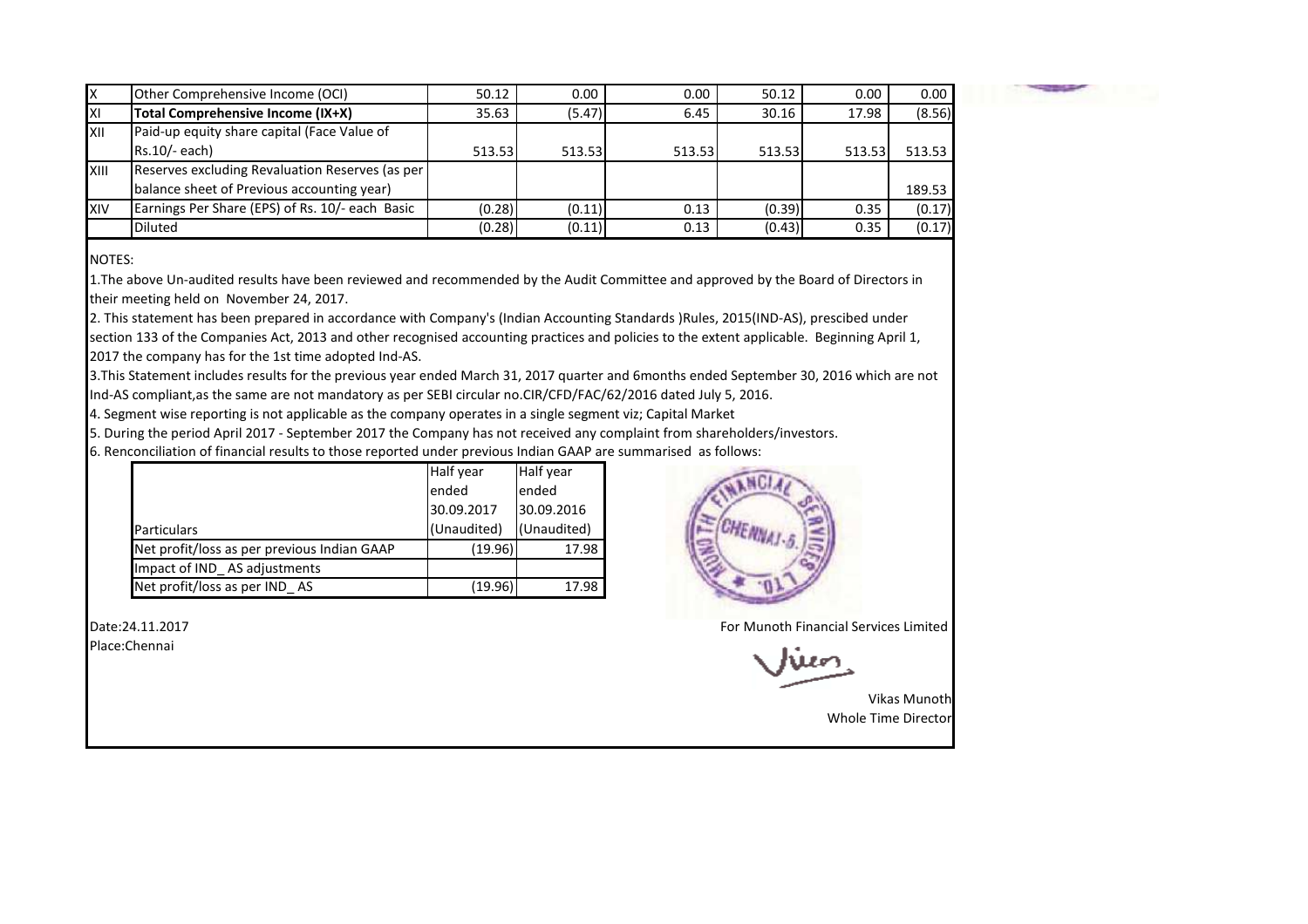#### **Munoth Financial Services Limited CIN: L65991TN1990PLC019836 Regd Office: Munoth Centre, Suite No.46 & 47, IIIrd Floor, 343, Triplicane High Road,Chennai-600 005**

|                | UNAUDITED FINANCIAL RESULTS FOR THE SECOND QUARTER AND HALF YEAR ENDED SEPTEMBER | 30,2017                                   |                              |
|----------------|----------------------------------------------------------------------------------|-------------------------------------------|------------------------------|
|                |                                                                                  | <b>Statement of Asset and Liabilities</b> |                              |
|                |                                                                                  | <b>Half Year ended</b>                    | <b>Year Ended 31.03.2017</b> |
|                | <b>Particulars</b>                                                               | 30.09.2017                                | (Audited)                    |
|                |                                                                                  | (unaudited)                               |                              |
|                | <b>Equity and liabilities</b>                                                    |                                           |                              |
| 1              | <b>Shareholders' funds</b>                                                       |                                           |                              |
|                | Share capital                                                                    | 513.530                                   | 516.125                      |
|                | Reserves and surplus                                                             | 493.980                                   | 549.394                      |
|                | Money received against share                                                     |                                           |                              |
|                | warrants                                                                         | 0.000                                     | 0.000                        |
|                | <b>Total shareholders' funds</b>                                                 | 1007.510                                  | 1065.519                     |
| 2              | Share application money pending                                                  |                                           |                              |
|                | allotment                                                                        | 0.000                                     | 0.000                        |
| 3              | <b>Deferred government grants</b>                                                | 0.000                                     | 0.000                        |
| $\overline{4}$ | <b>Minority interest</b>                                                         | 0.000                                     | 0.000                        |
| $\overline{5}$ | <b>Non-current liabilities</b>                                                   |                                           |                              |
|                | Long-term borrowings                                                             | 0.000                                     | 0.000                        |
|                | Deferred tax liabilities (net)                                                   | $-2.249$                                  | $-2.317$                     |
|                | Foreign currency monetary item                                                   |                                           |                              |
|                | translation difference liability                                                 |                                           |                              |
|                | account                                                                          | 0.000                                     | 0.000                        |
|                | Other long-term liabilities                                                      |                                           | 0.000                        |
|                | Long-term provisions                                                             | 10.386                                    | 10.386                       |
|                | Total non-current liabilities                                                    | 8.137                                     | 8.069                        |
| 6              | <b>Current liabilities</b>                                                       |                                           |                              |
|                | Short-term borrowings                                                            | 148.242                                   | 151.393                      |
|                | Trade payables                                                                   | 25.348                                    | 20.240                       |
|                | Other current liabilities                                                        | 8.792                                     | 14.302                       |
|                | Short-term provisions                                                            | 0.000                                     | 0.000                        |
|                | <b>Total current liabilities</b>                                                 | 182.382                                   | 185.934                      |
|                | <b>Total equity and liabilities</b>                                              | 1198.028                                  | 1259.522                     |
|                | Assets                                                                           |                                           |                              |
| 1              | Non-current assets                                                               |                                           |                              |
|                | <b>Fixed assets</b>                                                              |                                           |                              |
|                | Tangible assets                                                                  | 410.620                                   | 409.666                      |
|                | Intangible assets                                                                | 0.000                                     | 23.072                       |
|                | Tangible assets capital work-in-                                                 |                                           |                              |
|                | progress                                                                         | 0.000                                     | 0.000                        |
|                | Intangible assets under                                                          |                                           |                              |
|                | development or work-in-progress                                                  | 0.000                                     | 0.000                        |
|                | <b>Total fixed assets</b>                                                        | 410.620                                   | 432.738                      |
|                | <b>Non-current investments</b>                                                   | 534.540                                   | 554.148                      |
|                | Deferred tax assets (net)                                                        |                                           | 0.000                        |
|                | Long-term loans and advances                                                     | 70.402                                    | 75.388                       |
|                | Other non-current assets                                                         | 0.000                                     | 0.000                        |
|                | <b>Total non-current assets</b>                                                  | 1015.562                                  | 75.388                       |
| $\overline{2}$ | <b>Current assets</b>                                                            |                                           |                              |
|                | Current investments                                                              | 0.000                                     | 0.000                        |
|                | Inventories                                                                      | 0.000                                     | 0.000                        |
|                | Trade receivables                                                                | 20.999                                    | 26.376                       |
|                | Cash and bank balances                                                           | 113.221                                   | 123.262                      |
|                | Short-term loans and advances                                                    | 22.709                                    | 1.916                        |
|                | Other current assets                                                             | 25.536                                    | 45.694                       |
|                | <b>Total current assets</b>                                                      | 182.466                                   | 197.248                      |
|                | <b>Total assets</b>                                                              | 1198.028                                  | 1259.522                     |



Date: 24/11/2017 Place: Chennai

For Munoth Financial Services Limited Jien

Whole Time Director Vikas Munoth

 $\overline{\phantom{a}}$